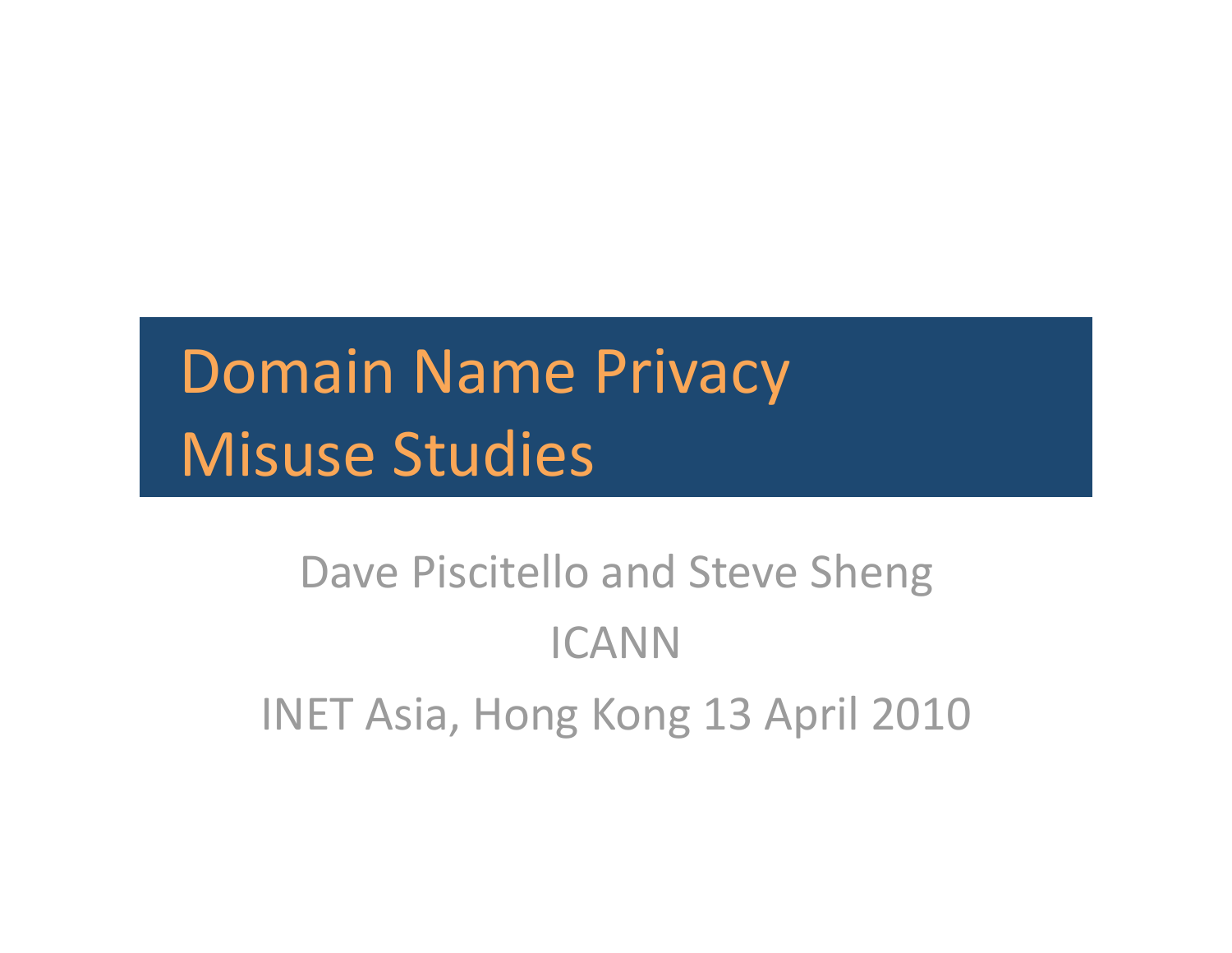## Domain
Name
Privacy
Conundrum

- Privacy is the ability to control what one reveals
about
oneself
over
the
Internet
and who can access that personal information
- Privacy controls for domain name registrations vary
across
registries
and
registrars
- Criminals exploit privacy controls that attempt to protect personal information associated with domain names to evade detection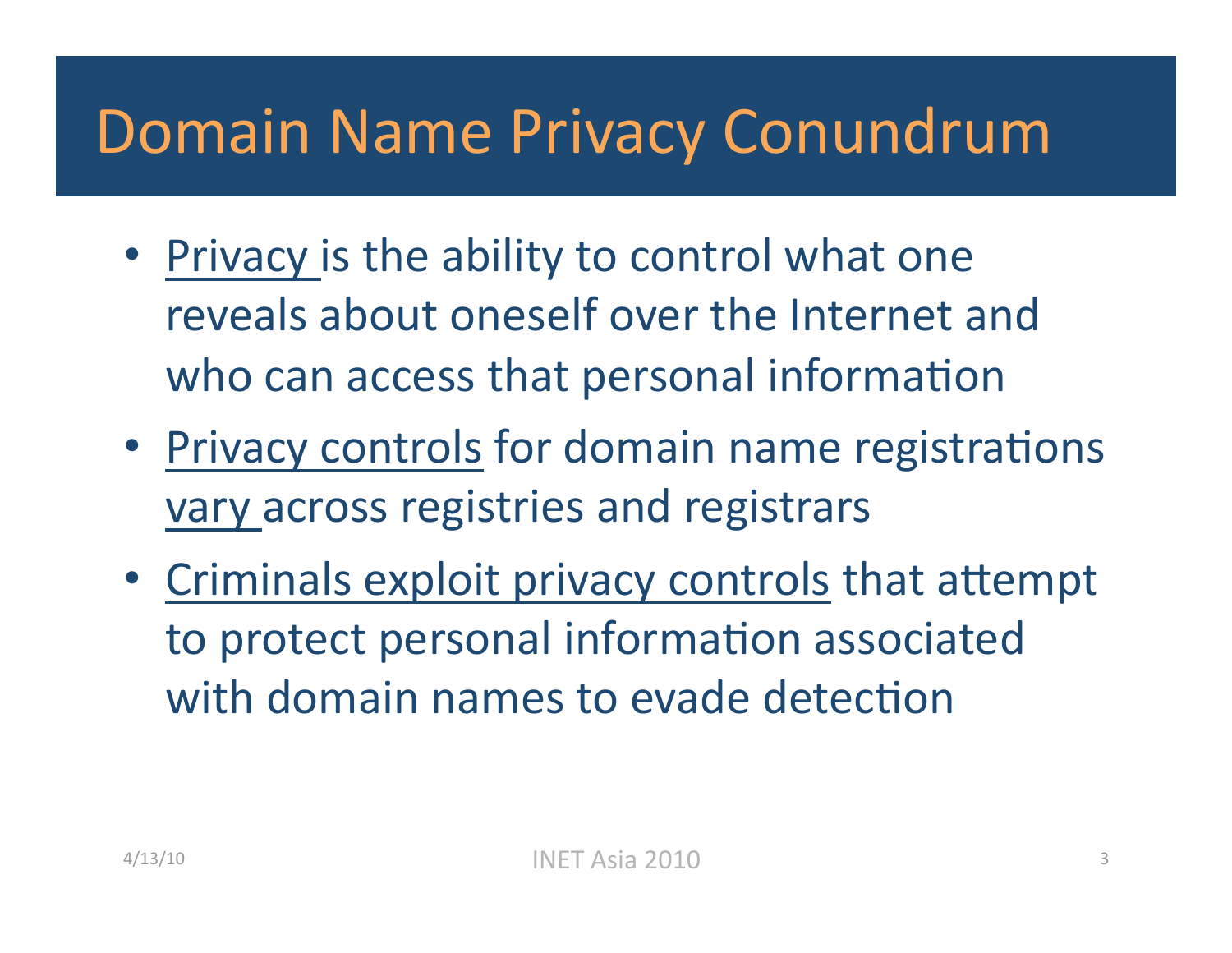## Relevant
prior
studies

- Prevalence of private registrations among *malicious
domains
hosted
at
3FN* (Oct
2009)
	- $-$  Population: concentration of alleged criminal activity
	- Result:
	145
	of
	384
	domains
	used
	in
	study
	were
	private domain registrations (38%)
- *NORC
WHOIS
data
accuracy
study*(Feb
2010)
	- $-$  General population, useful for determining validity of of
	subsequent
	studies
	into
	abuse
	of
	WHOIS
	services
	- 580
	of
	2352
	domains
	used
	in
	the
	study
	were
	private
	or domain registrations (25%)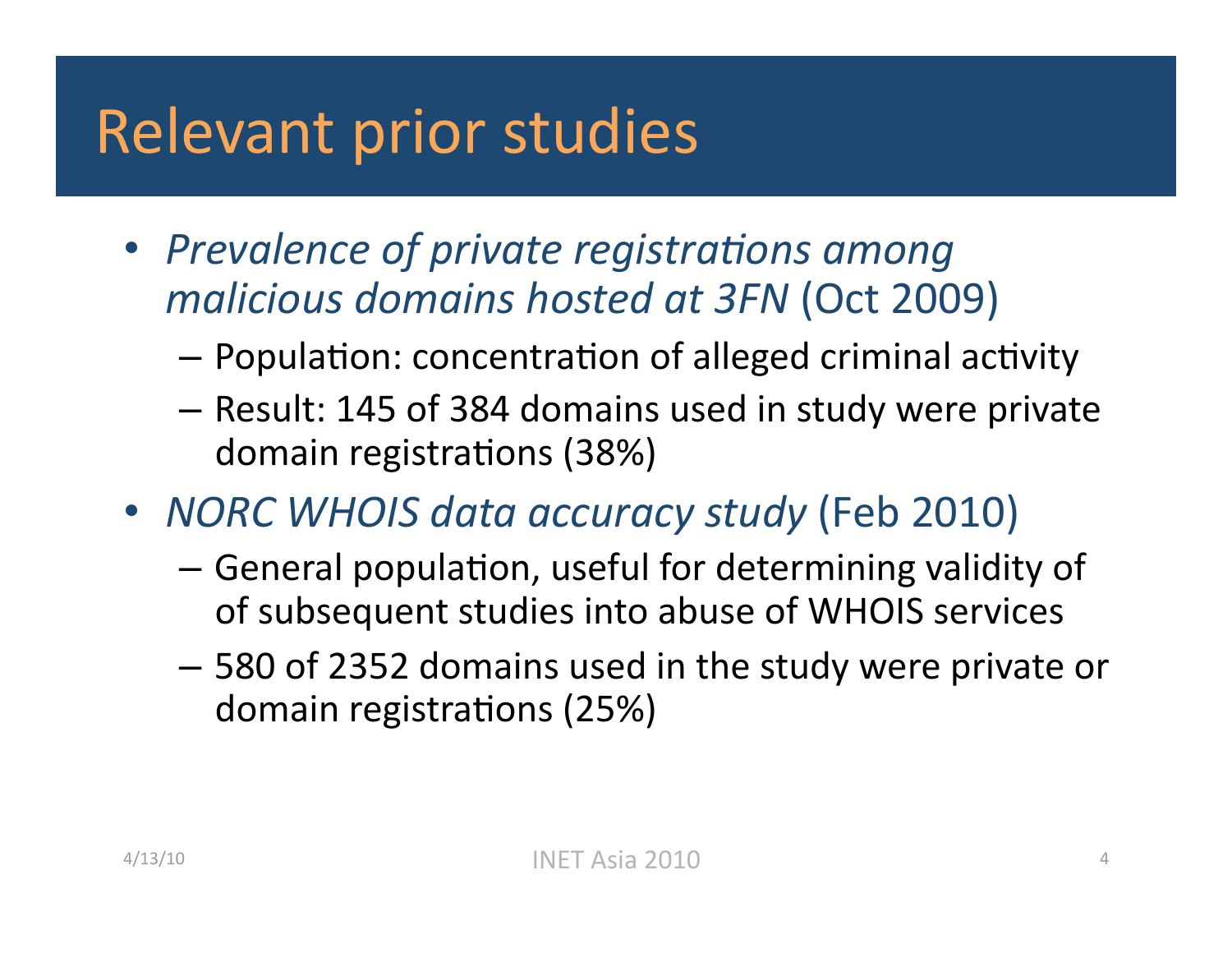## 3FN
Study

- 3FN Hosting: alleged locus of malicious domain activity
	- District
	court
	judge
	shuts
	3FN
	service
	down
	at
	the
	request
	of the
	FTC
	(4
	June
	2009)
	- $-$  Domains hosted at 3FN used private registration services
	- Many
	block‐lists
	have
	data
	associated
	with
	3FN
	domains
- Opportunity to study private domain registrations to answer a specific question:
	- $-$  How many 3FN domains with privacy protection services allegedly
	host
	criminal
	or
	malicious
	content?

http://www.ftc.gov/opa/2009/06/3fn.shtm http://blog.fireeye.com/research/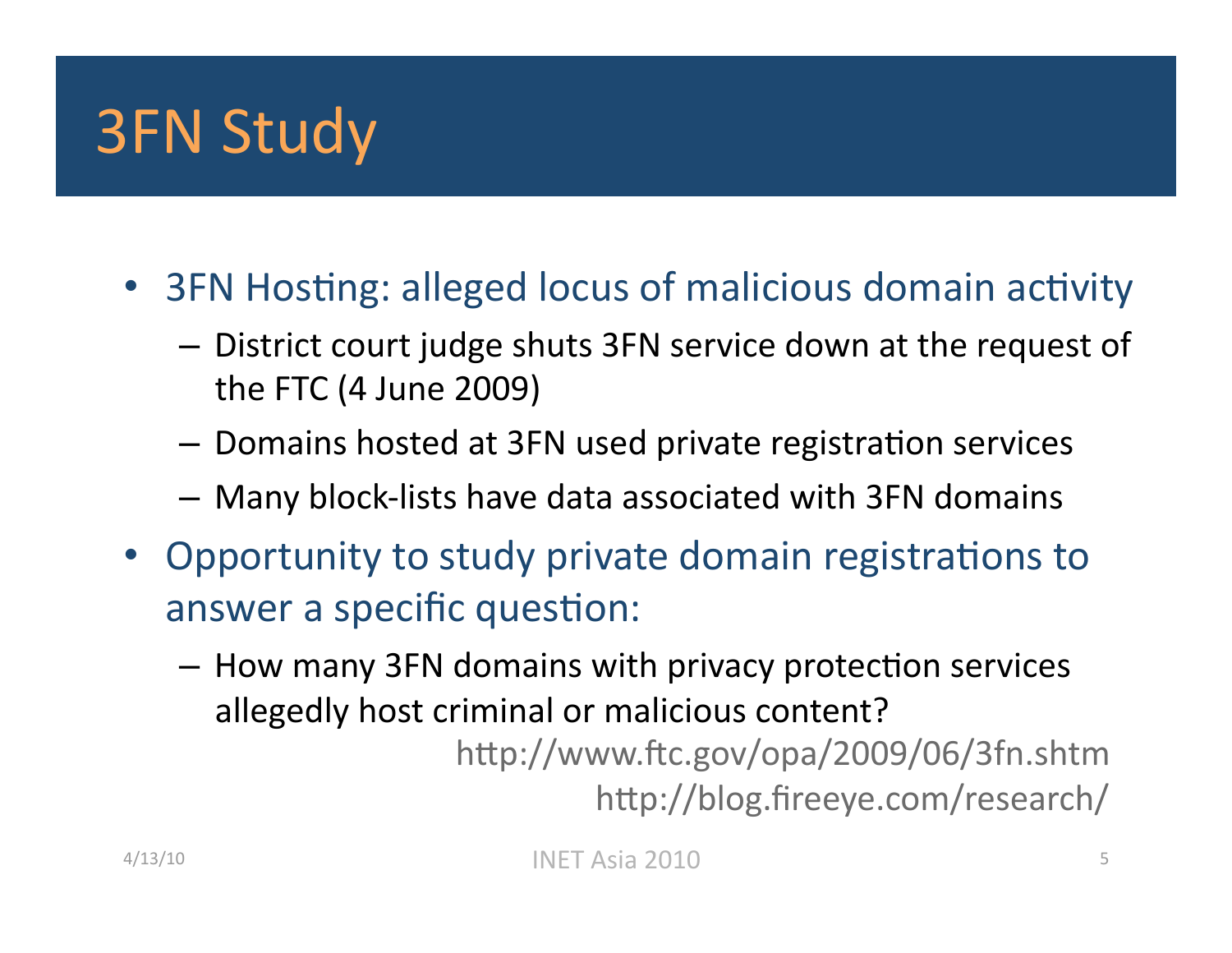## 3FN
sample:
domains,
TLDs

- 403
domains
in
data
set
	- Included
	two
	CCTLDs
	- WHOIS
	not
	available
- Used 384 in study from
	- BIZ,
	COM,
	INFO,
	NET, ORG,
	US
	- WHOIS
	available

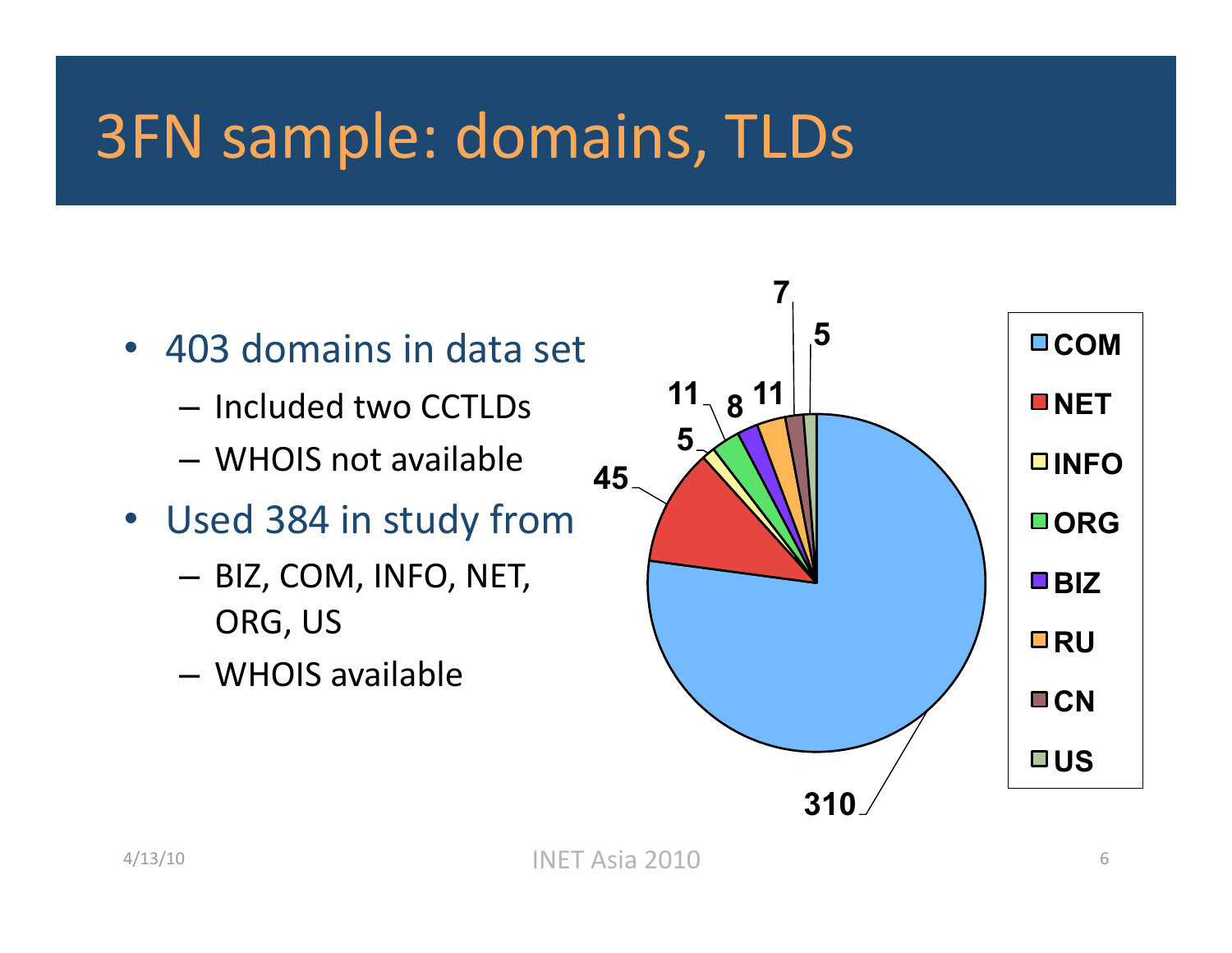## Private domain registrations in
3FN
sample

- 3FN
sample
	- 145
	of
	384
	domains in
	the
	sample
	used privacy protection

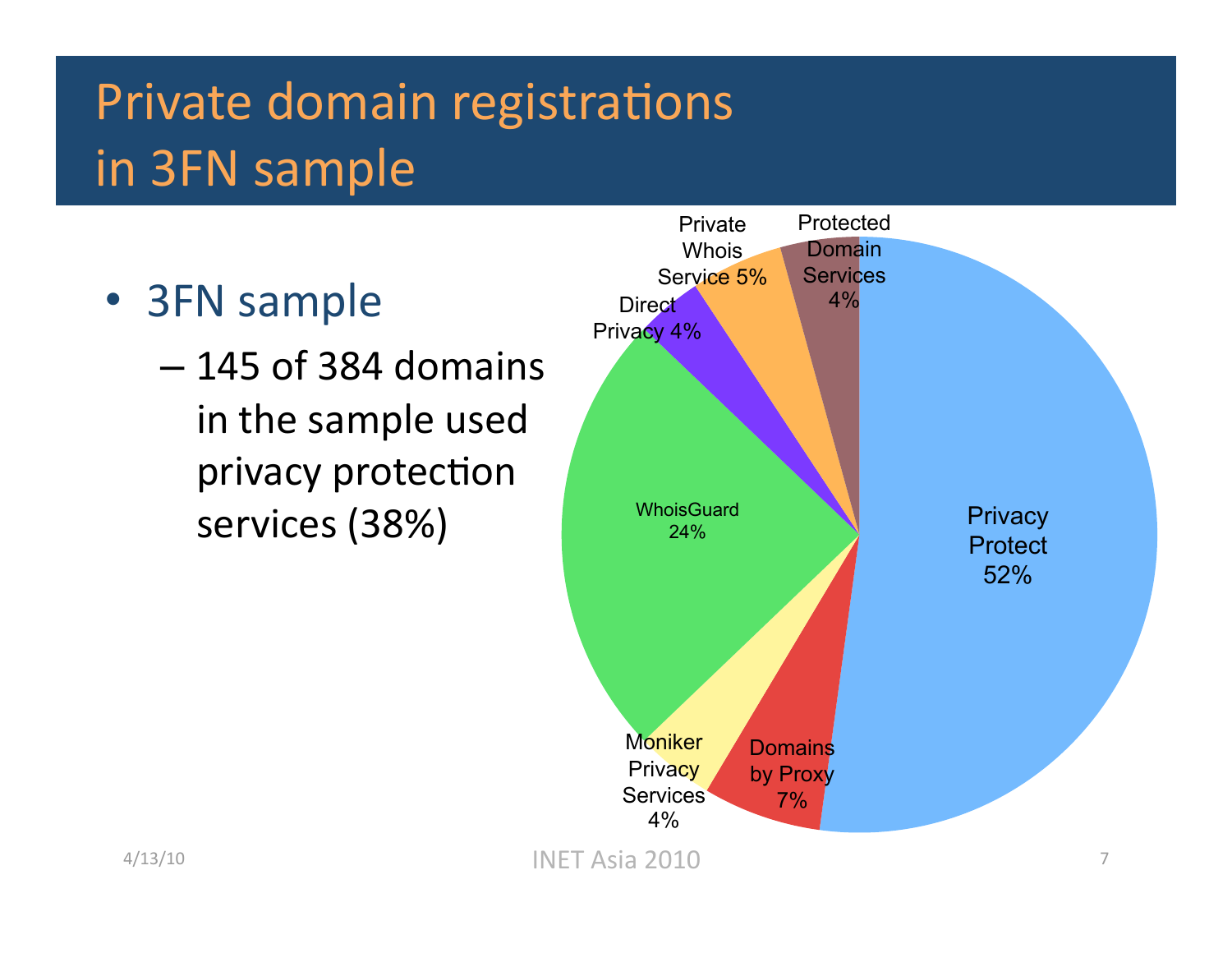#### How do we classify private registrations as "allegedly hosting criminal or malicious content"?

- Query 13 block- and blacklists
for
reports
against
	- Domain
	name
	- IP
	address
	while
	hosted
	at 3FN
	- New
	IP
	address
	(if
	domain remains
	hosted)
- Spam/malware
feed
data (courtesy
of
FireEye)
- Count domains with 1+ reports
of
malicious activity
- Malicious activities reported
among
lists include:
	- Spam hosting
	- Phishing
	- $-$  Child pornography $\Omega$
	- Malware hosting
	- Search
	or
	click
	fraud
	- Illegal
	pharma
	- Digital rights infringements (illegal
	MP3
	downloads)
	- Hosting DNS for any of above activities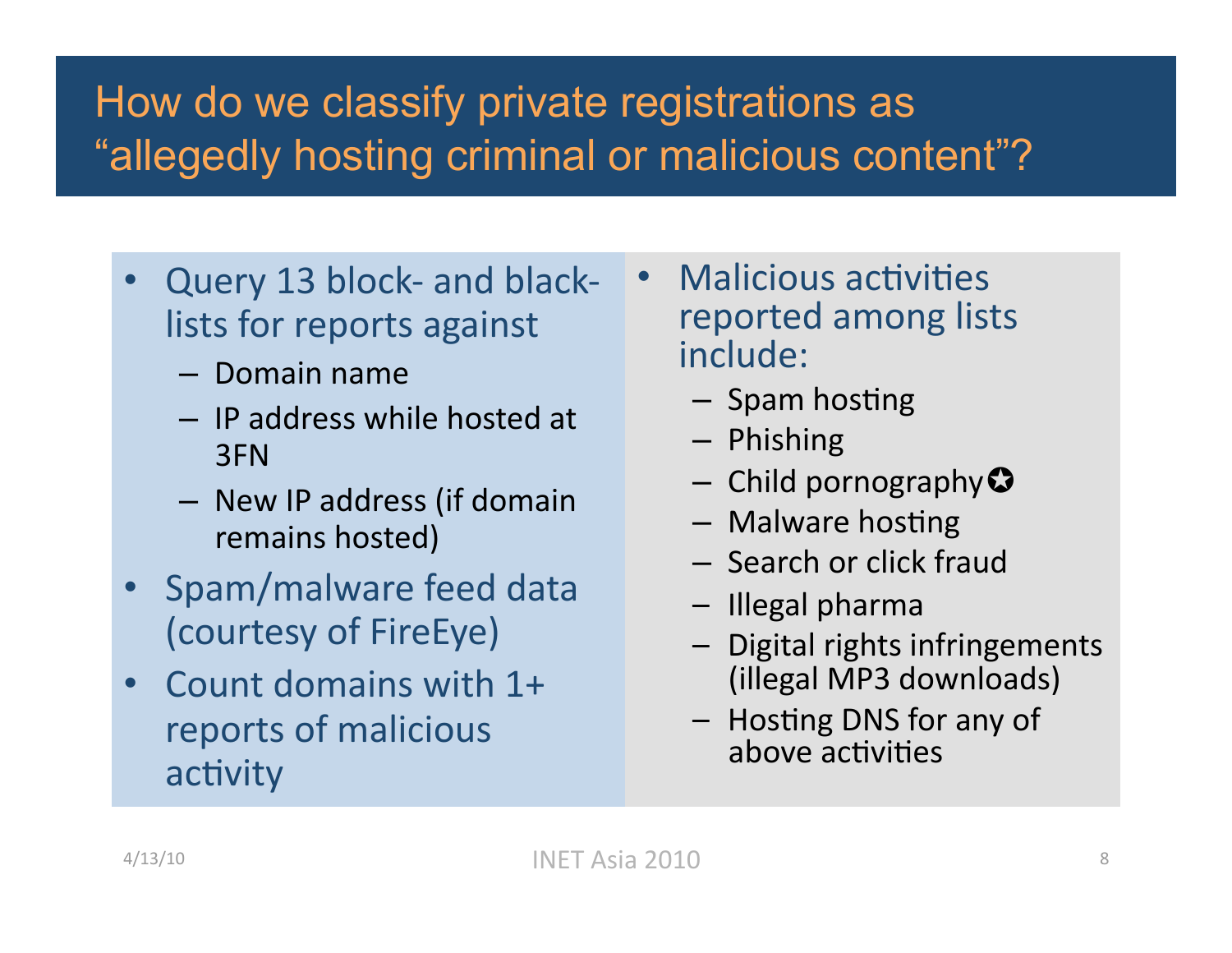#### How many "3FN" domains with private domain registrations are reported as hosting criminal or malicious content?

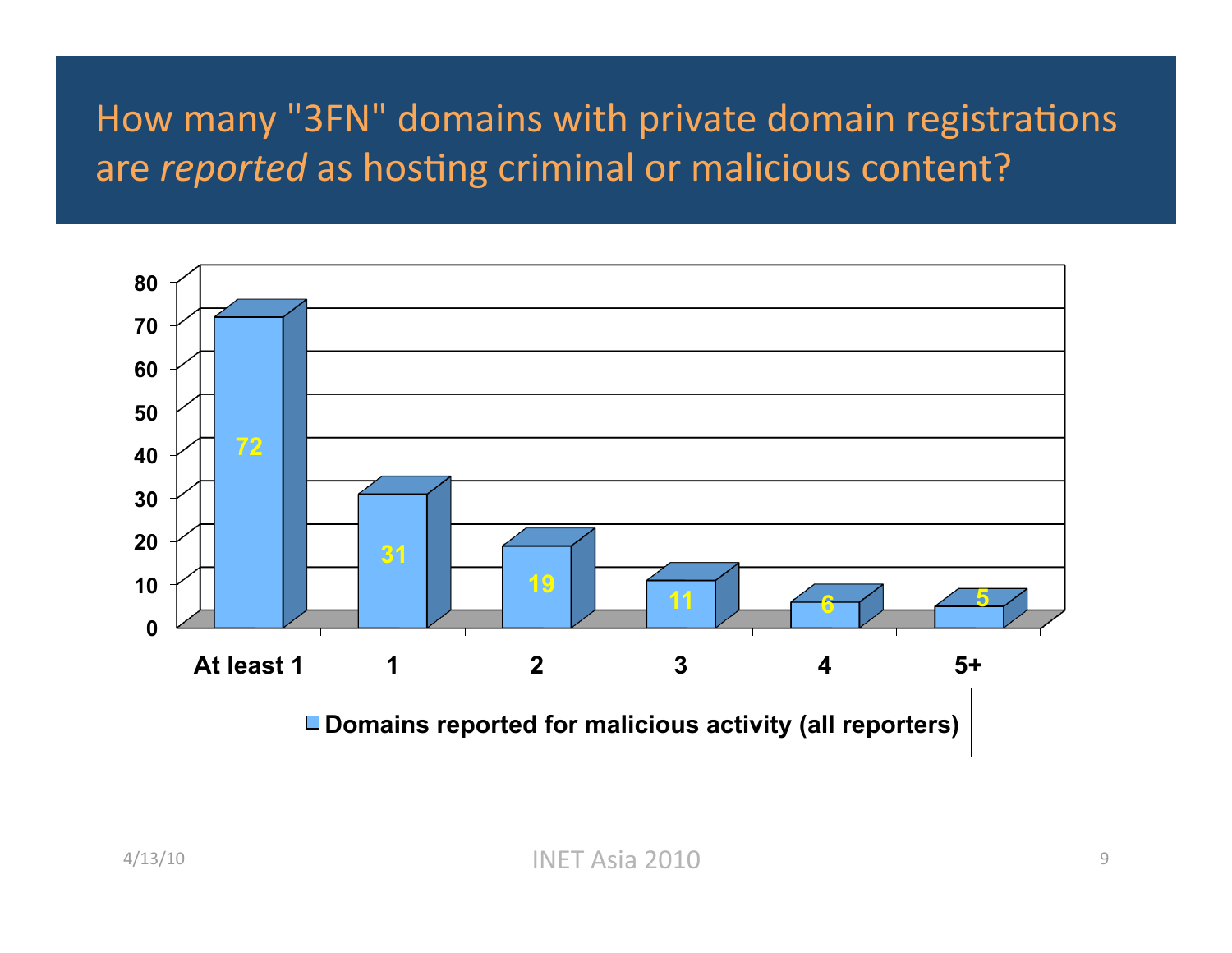# 3FN
Study
Findings

- Privacy protection services are used by registrants of domains
who
host
commercial
content
	- All
	3FN
	domains
	hosted
	commercial
	content
	- Finding
	debunks
	myths
	regarding
	who
	uses private domain registrations
	- Finding is statistically significant using two proportion test in conjunction with NORC general population ( $p < 0.01$ )
- Privacy protection services are used by registrants of domains
that
appear
on
public
lists
of
"domains
used
to host or support malicious activity"
	- 49% of 3FN-hosted domains that used privacy protection services were reported for 1+ malicious activities 4/13/10 INET
	Asia
	2010 <sup>10</sup>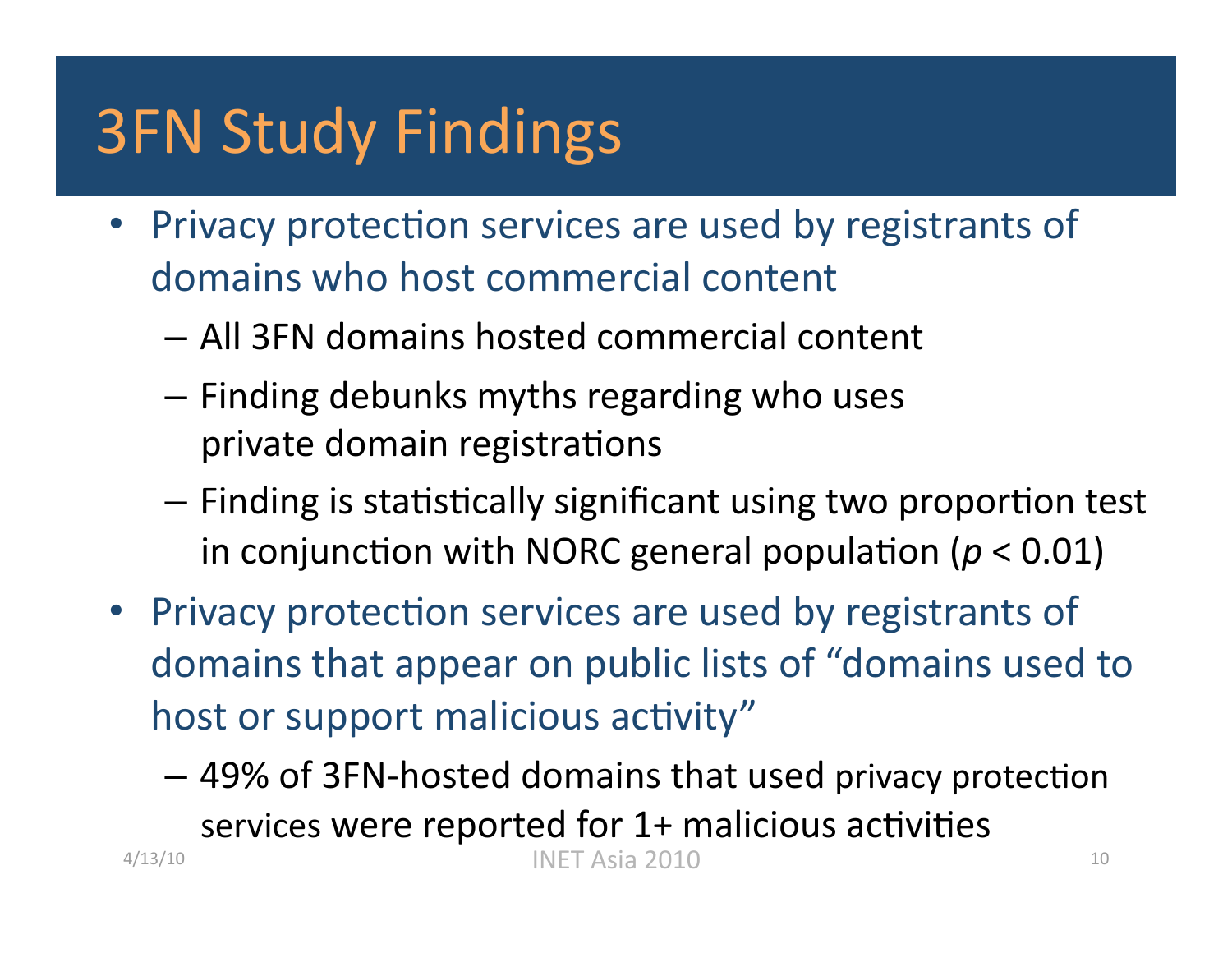#### Next
steps

- Study a larger, statistically meaningful sample
	- $-$  Should (can) we assure a similar concentration of bad
	actors
	in
	the
	sample?
		- Sources of alleged malicious domains are easy to find
	- What
	affect
	would
	a
	randomized
	sampling
	of domains
	have
	on
	findings?
		- Percentage of bad actors may change dramatically
		- Percentage of commercial actors may not change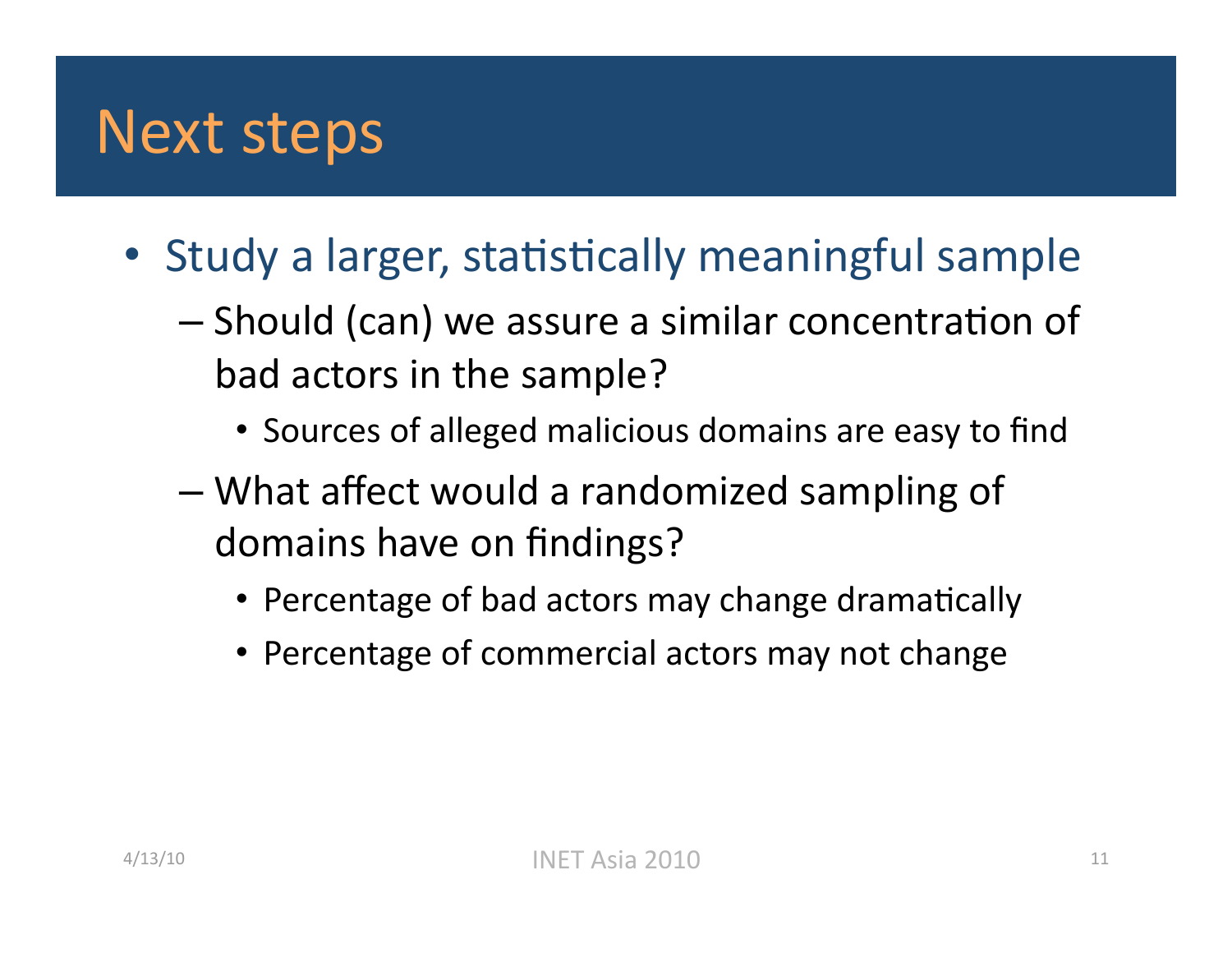## Current
study

- Leverage data collection by trusted monitors of malicious activity to obtain data set
	- 54,809 domains identified as hosting spam from SpamHaus
	Domain
	Block
	List
	(DBL)
	(March
	17
	–
	23),
	- Able
	to
	retrieve
	52,241
	of
	54,809
	Whois
	records
- Use a statistically meaningful sample size
	- 2000
	domains
	randomly
	extracted
	from
	52,241
- Automate to make study repeatable
	- SQL
	database
	of
	domains
	registered
	in
	gTLDs
	- Considerable variation among WHOIS data stores is noteworthy
	inhibitor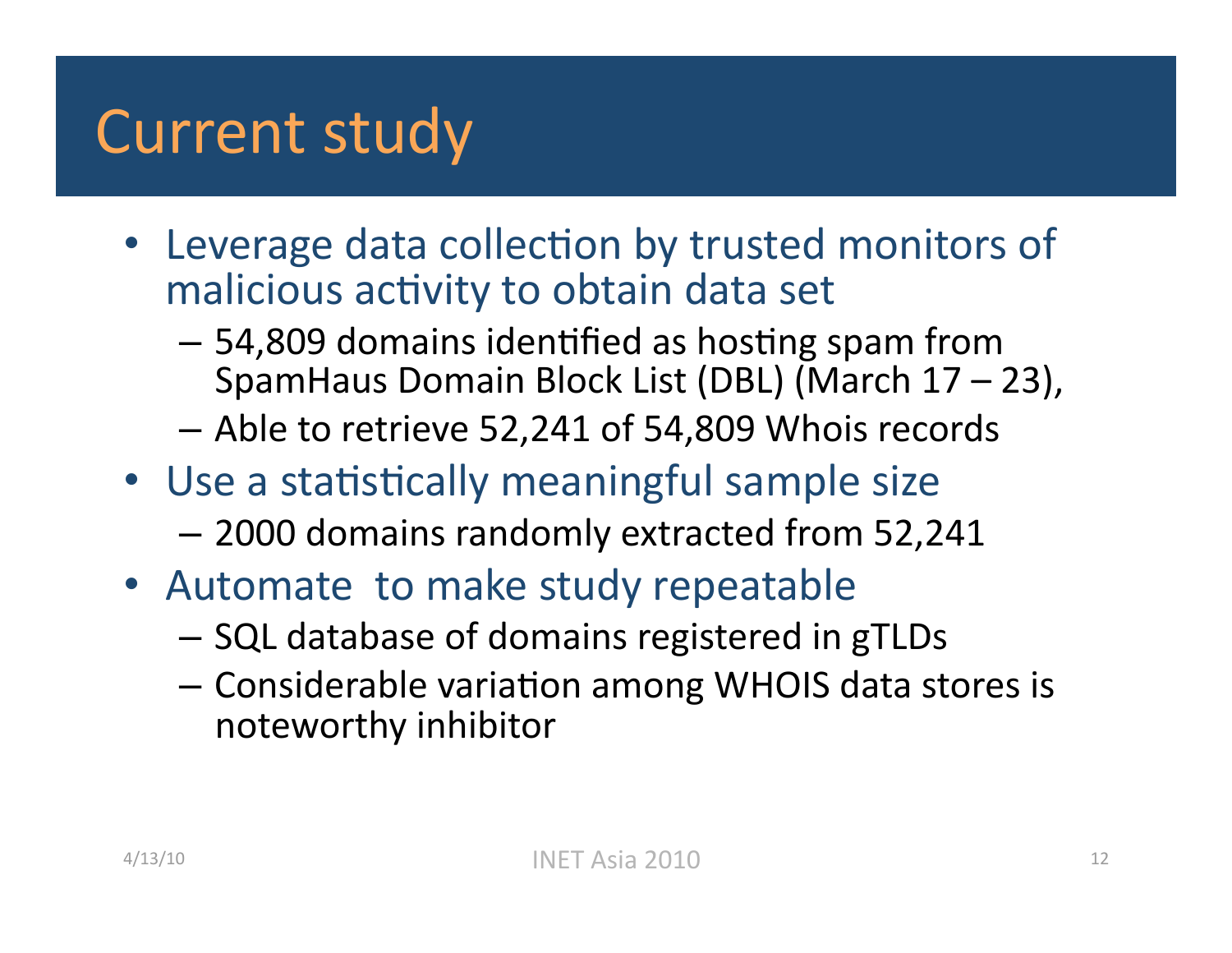## Spam
domains
(sample
of
2000)



| SPAM DOMAINS IN CCTLDs      | 710   |
|-----------------------------|-------|
| DEACTIVATED DOMAINS         |       |
| TOTAL USABLE SAMPLE DOMAINS | -1286 |

4/13/10 INET
Asia
2010 <sup>13</sup>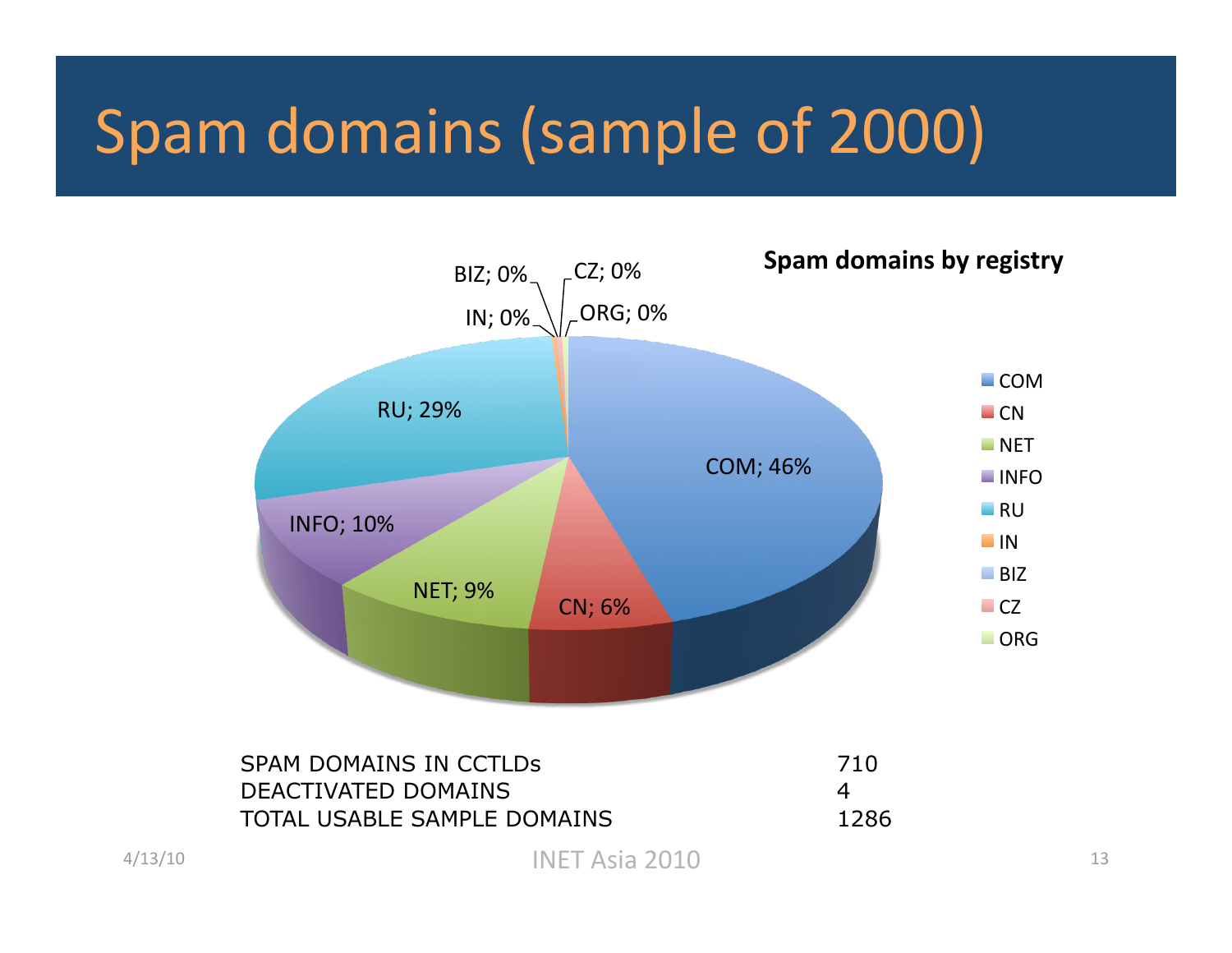# Sponsoring registrars (sample
of
2000)

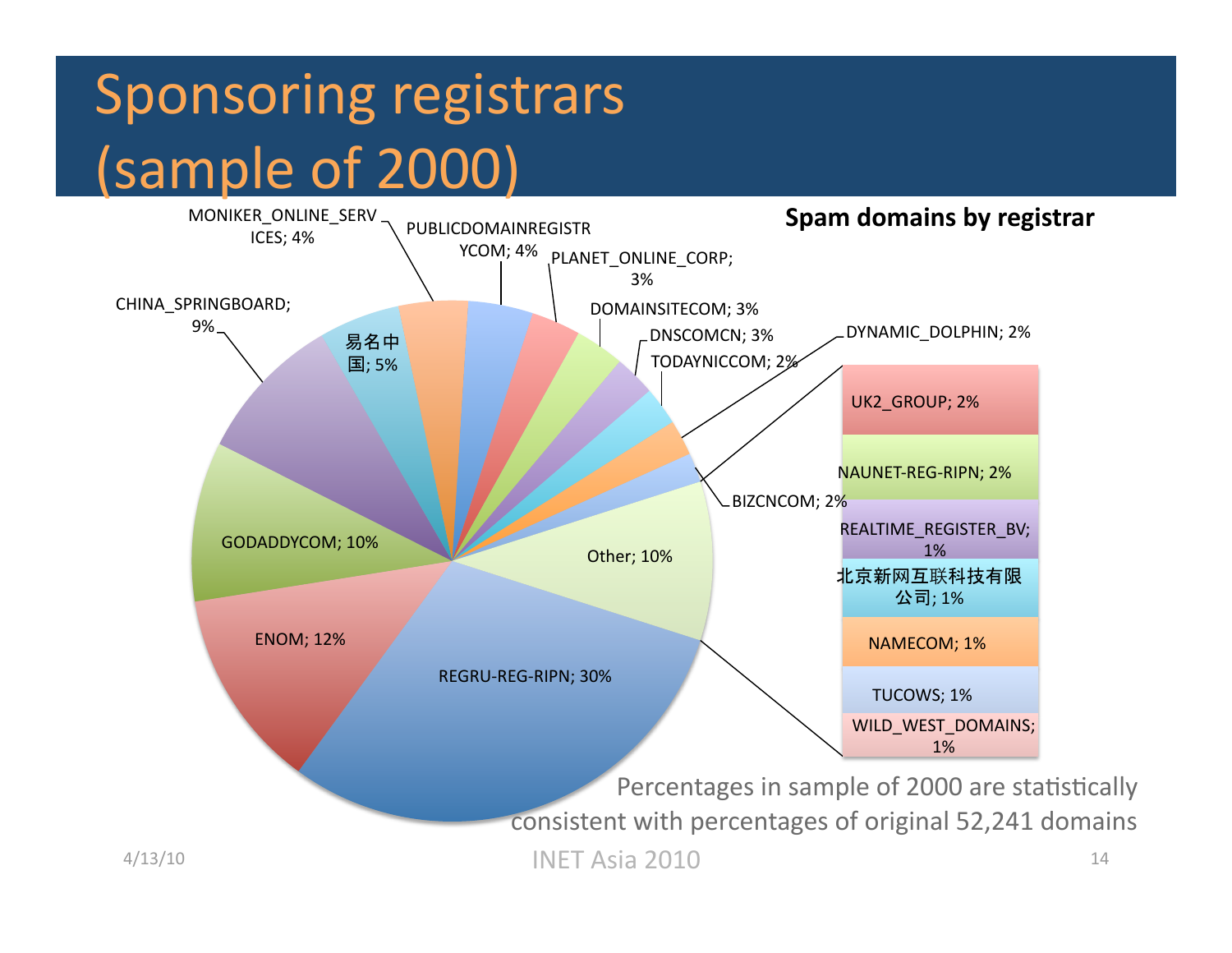## DBL
Study
Results

| <b>SPAM DOMAINS IN CCTLDS</b>                        | 710  |
|------------------------------------------------------|------|
| DEACTIVATED DOMAINS (NO WHOIS AVAILABLE)             | 4    |
| TOTAL USABLE SAMPLE DOMAINS                          | 1286 |
| PERCENT OF SPAM DOMAINS USING PRIVACY/PROXY services | 31%  |

Spam domains have higher percentage of privacy protection services than regular domains (statistically significant)

## **Two Proportions Test**

- Confidence
Level:
95%
	- NORC
	study
	size:
	2352
	- $-$  Proportion: 588 (25%)
	- DBL
	study
	size:1286
	- Proportion: 397 (30.87%)
	- $-p < 0.01$

Confidence
Level:
95%

Sample
Size:
1286 Observed
Results:
30.87% (397
frequency) Confidence
Interval:
±
2.52% **True Population Proportion** Range:
28.35%
to
33.39%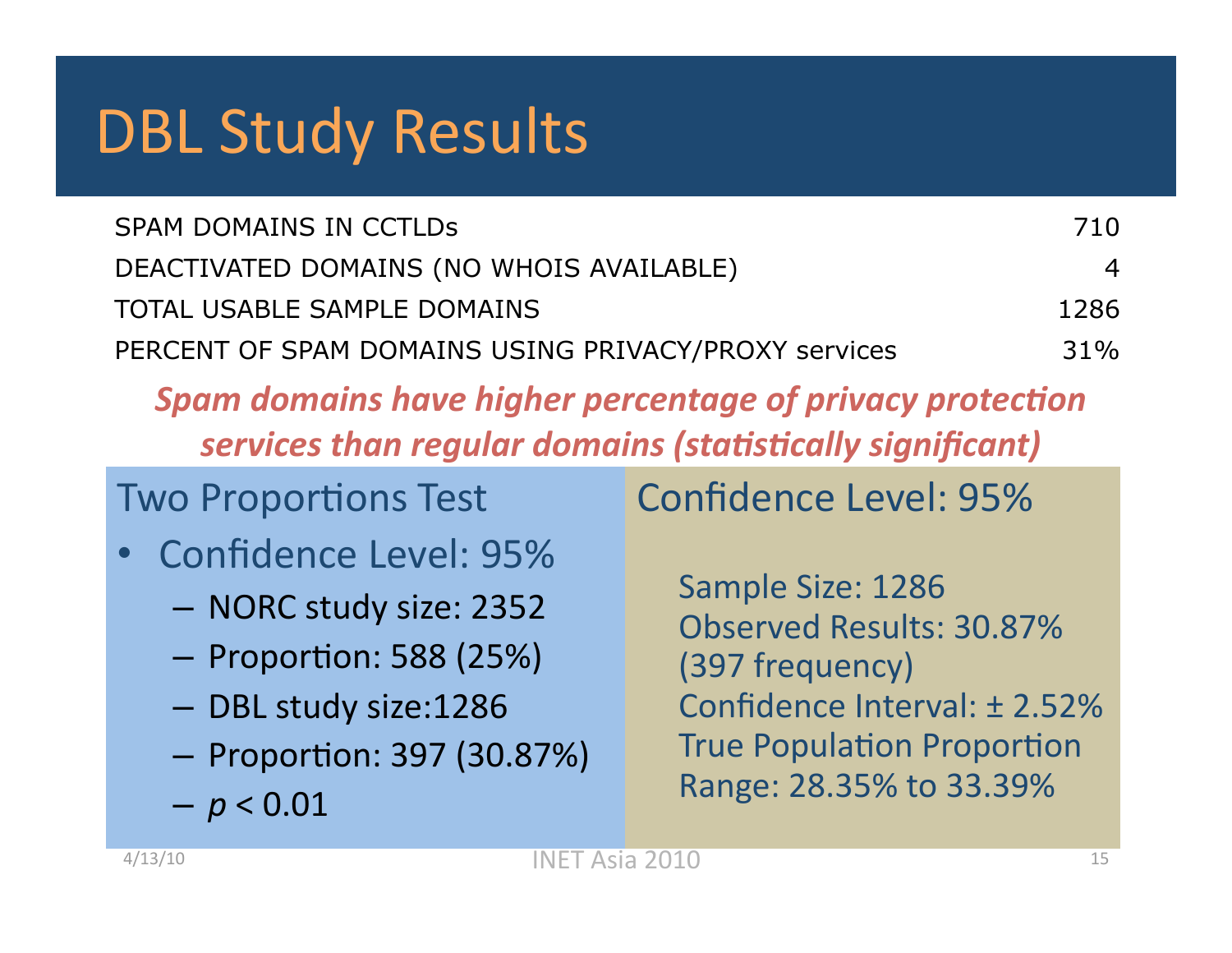# Spam
domains
in
DBL
sample
that
use privacy or proxy registrations

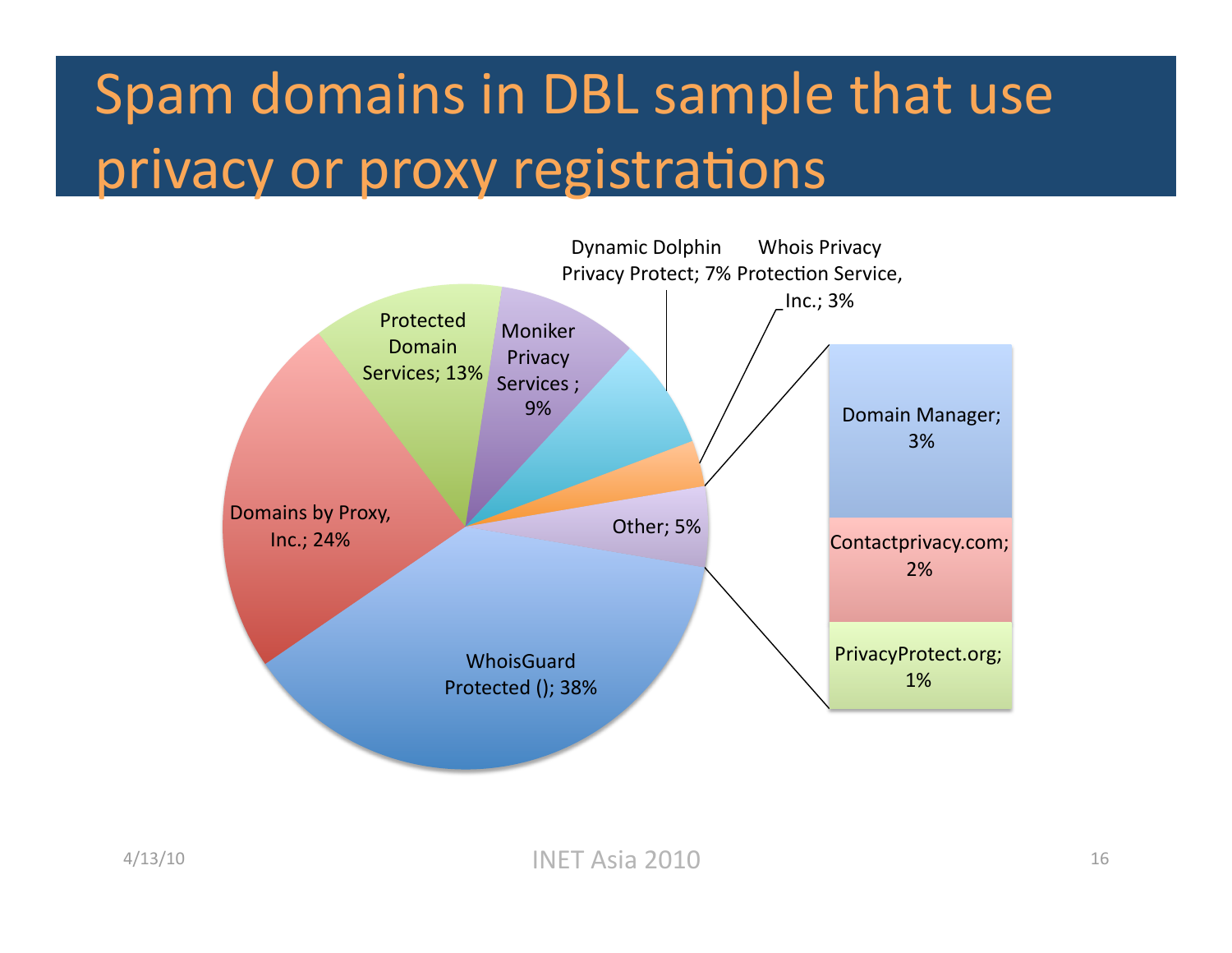## Do targets shift over time?



Some targets change... not all results are statistically significant, need more samples

4/13/10 INET
Asia
2010 <sup>17</sup>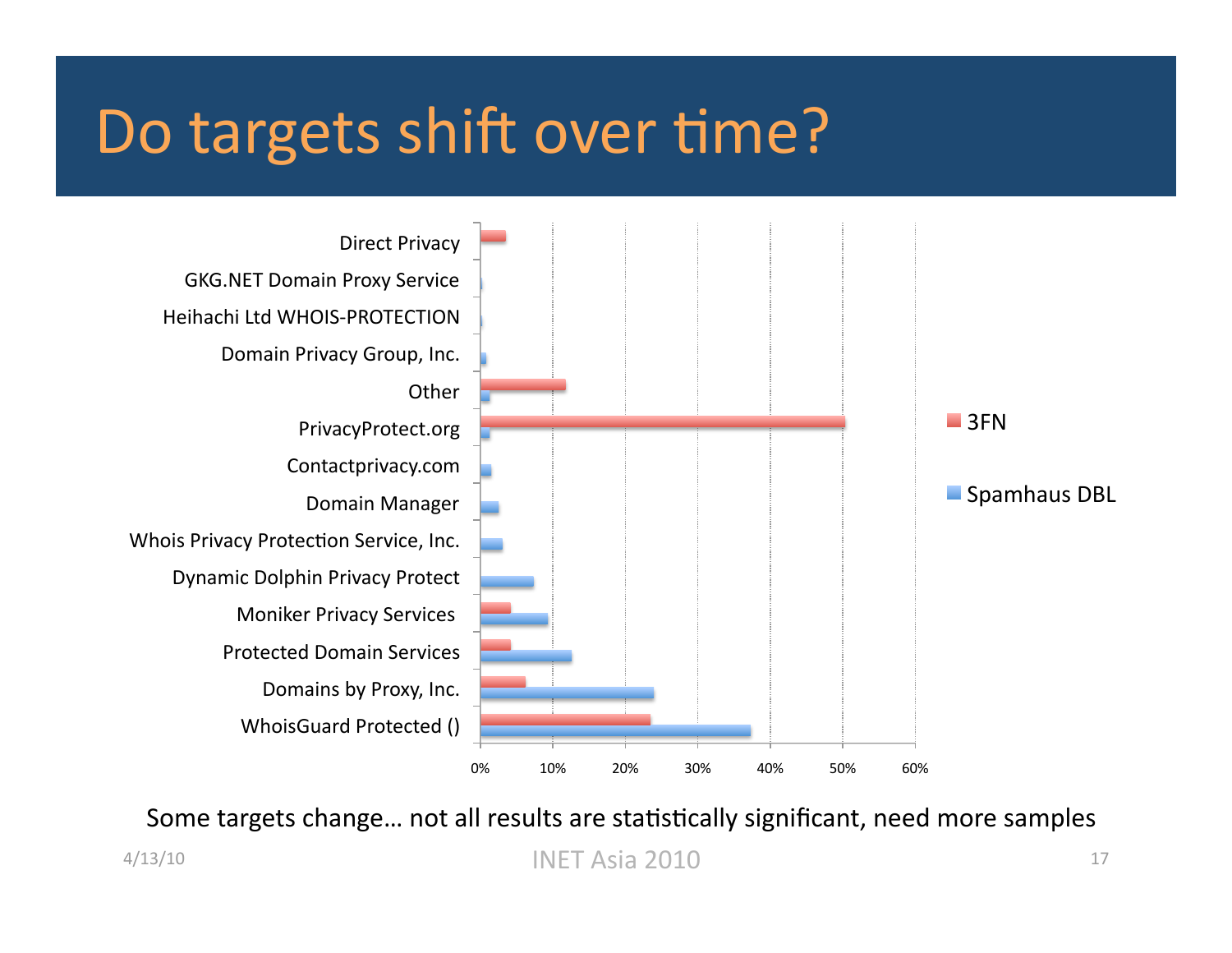#### What other questions should we study?

- What attracts spammers to a particular registrar?
- Do spammers flock to registrars or privacy protection services, or is the attraction entirely opportunistic?
- Do targets shift over time? What causes shifts?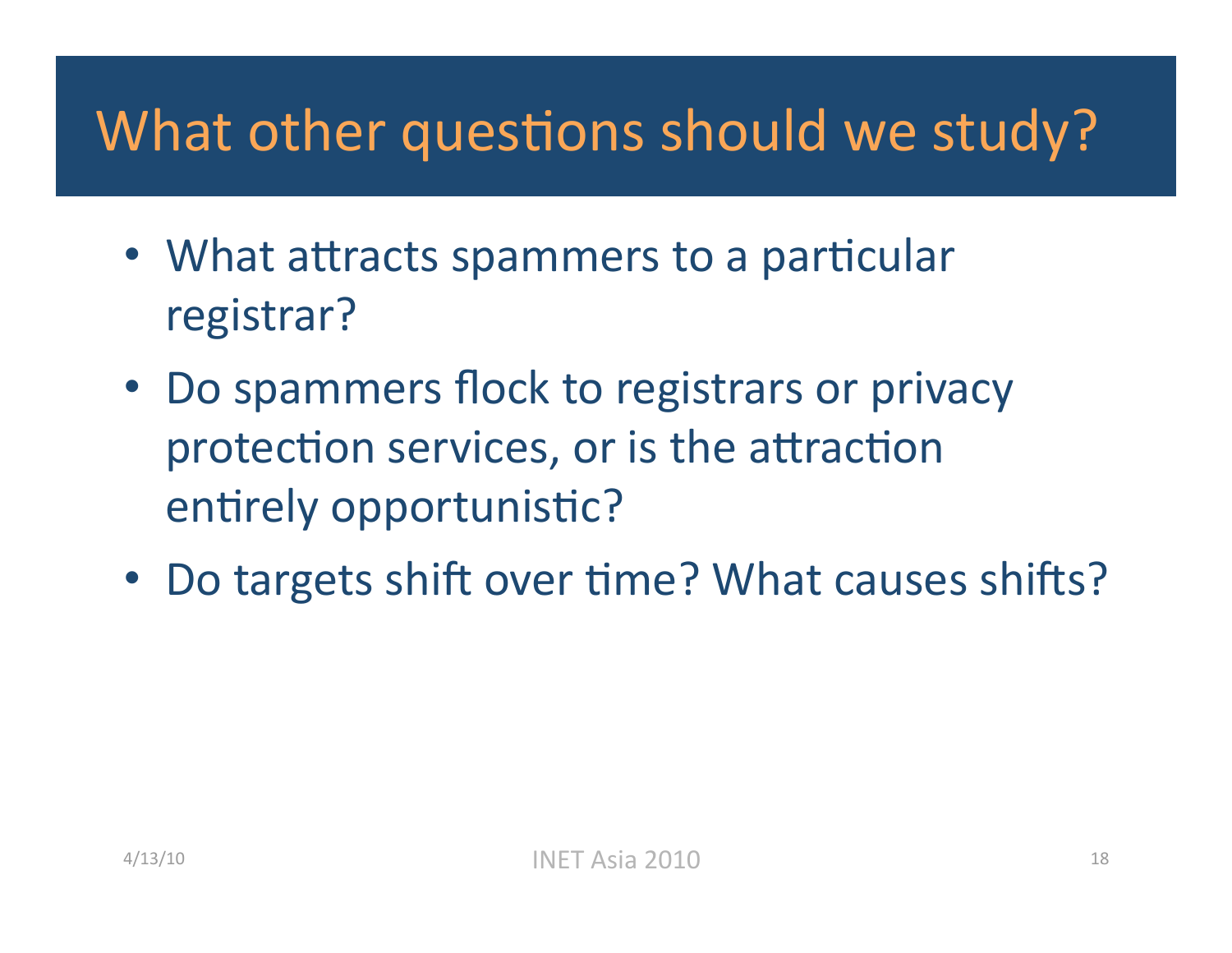## Conclusion

Both
case
studies
confirm
that *a
higher percentage
of
malicious
domains
use
privacy*  protection registration services than the general *population*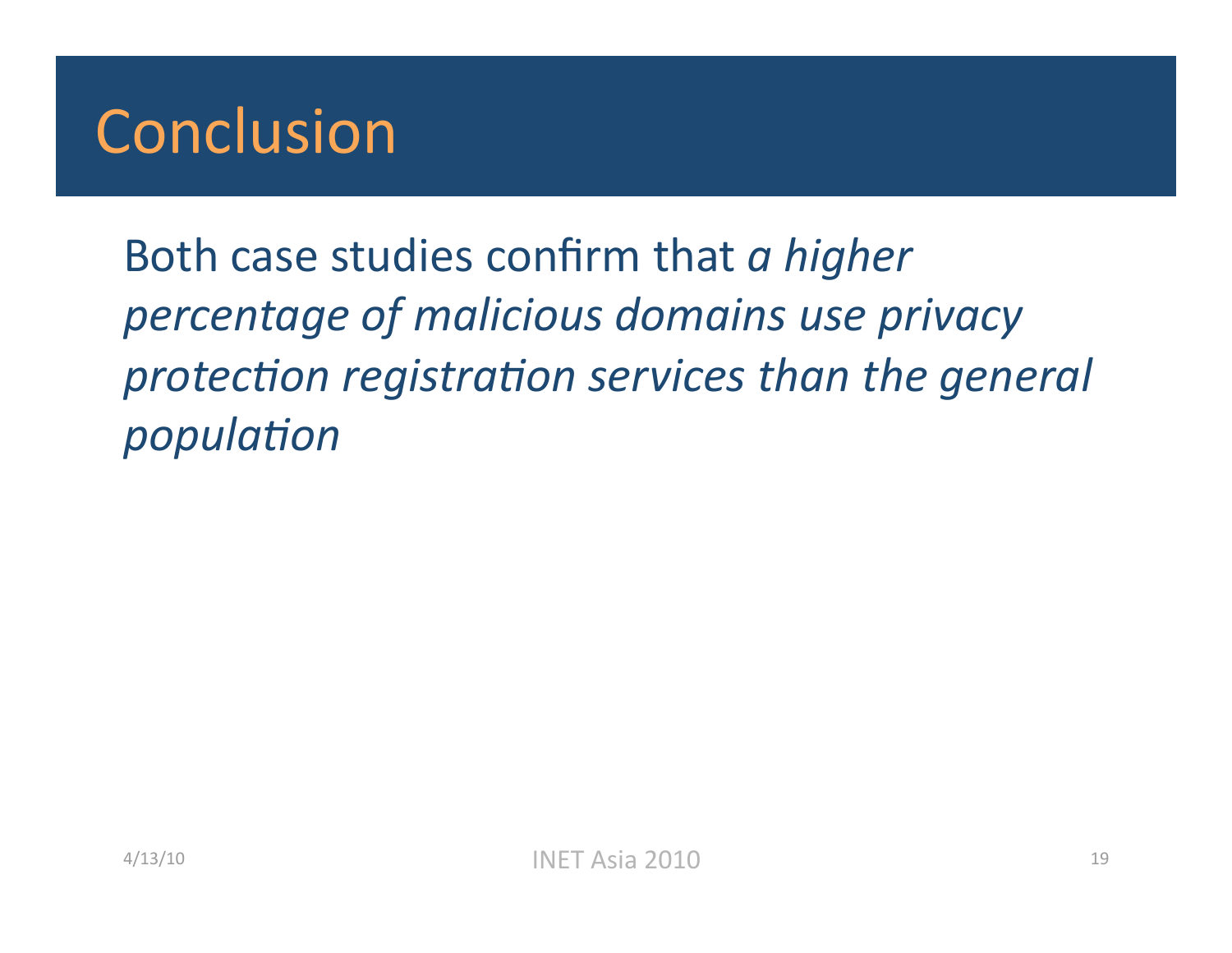#### How can we reduce or mitigate abuse?

- Possible option: guidelines for private registrations
	- $-$  Exempt commercial use from private domain registration
	- Establish criteria registrants must meet to use private registrations
- Possible requirements for privacy protection services
	- $-$  Proof: party satisfies criteria for privacy protection; for example, party is a natural person, not engaged in commercial activity...
	- Enforcement:
	Terms
	of
	Service
	includes
	suspension
	when abuse or misrepresentation is reported and confirmed
- Are privacy protection services for natural persons only?
	- Should protection registrations only protect privacy of individuals or should parties operating legitimately with need for anonymity qualify? (e.g.,
	"rights
	advocacy"
	group)?